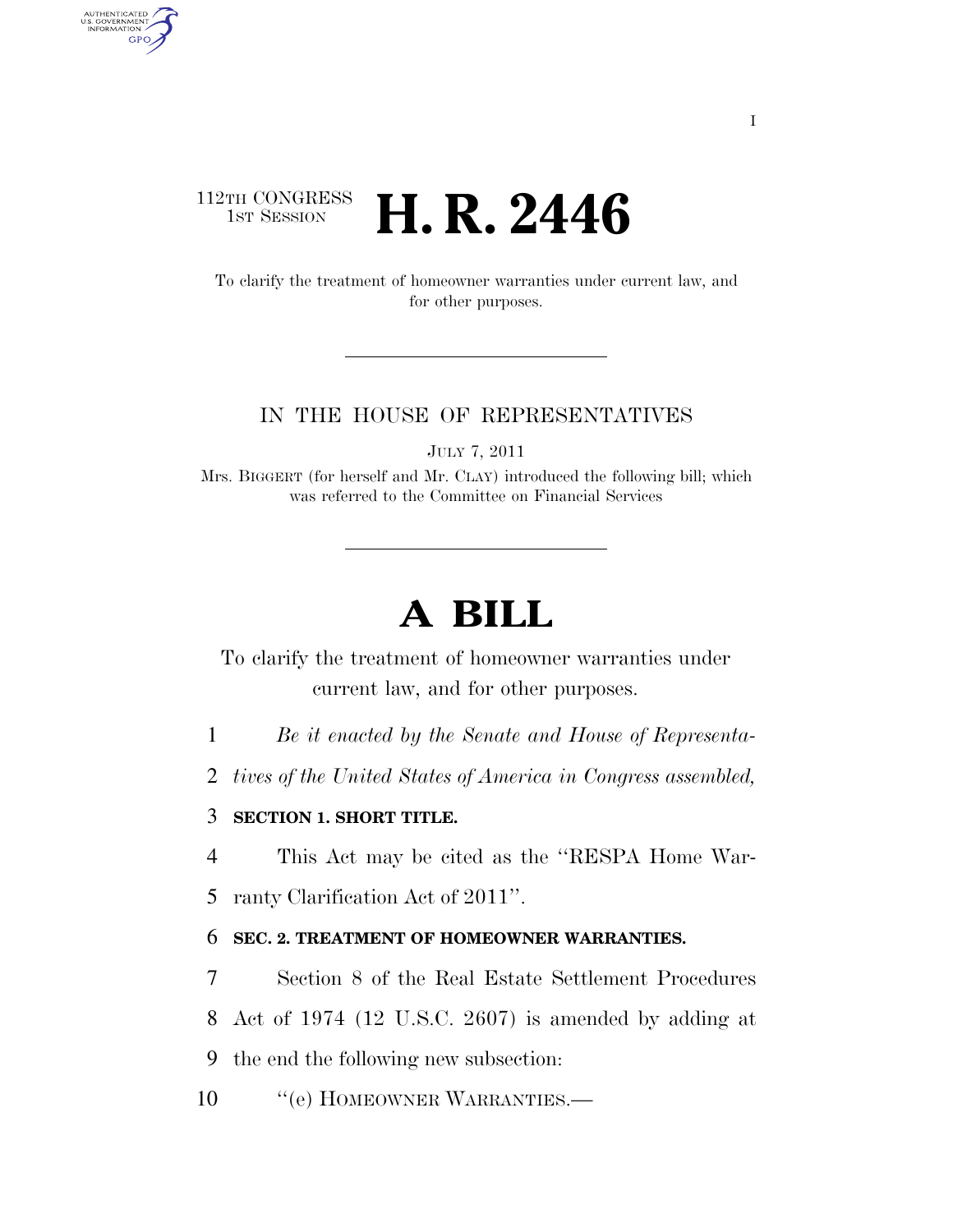$\mathfrak{D}$ 

1 "(1) IN GENERAL.—Nothing in this section, section 2, or section 3 shall be deemed to include, or be deemed to have included, homeowner warran- ties or similar residential service contracts for the repair or replacement of home system components or home appliances.

7 ''(2) NOTICE.—Any person that pays another person not employed by the person for selling, adver- tising, marketing, or processing, or performing an inspection in connection with, a homeowner war- ranty or similar residential service contract for the repair or replacement of home system components or home appliances shall include the following state- ment, in boldface type that is 10-point or larger, in any such warranty or contract offered or sold as an incident to or as part of any transaction involving the origination of a federally related mortgage loan: **"NOTICE: THIS COMPANY MAY PAY"**  PERSONS NOT EMPLOYED BY THE COM- PANY FOR SELLING, ADVERTISING, MARKETING, OR PROCESSING, OR PER-

 FORMING AN INSPECTION IN CONNEC- TION WITH, A HOMEOWNER WARRANTY OR SIMILAR RESIDENTIAL SERVICE CONTRACT FOR REPAIRING OR RE-